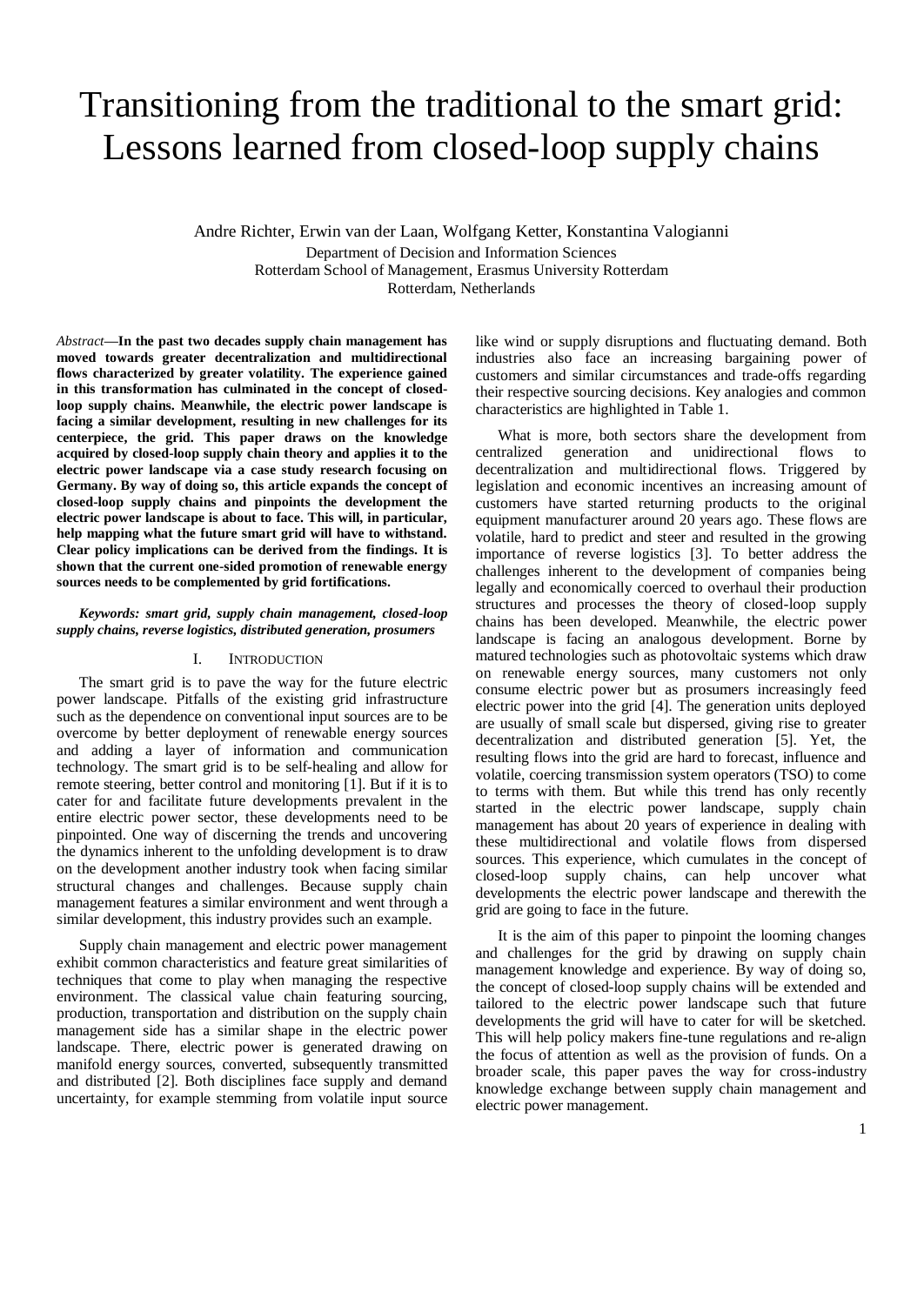Table 1: Common characteristics and analogies

| <b>Supply Chain Management</b>                                                                                               | <b>Electric Power Management</b>                                                                                             |  |  |
|------------------------------------------------------------------------------------------------------------------------------|------------------------------------------------------------------------------------------------------------------------------|--|--|
| Sourcing, production, transportation,<br>distribution                                                                        | Sourcing, generation, transmission,<br>distribution                                                                          |  |  |
| Safety stock                                                                                                                 | Peak generation capacity / balancing<br>power                                                                                |  |  |
| Stock-out                                                                                                                    | Outage                                                                                                                       |  |  |
| Network design                                                                                                               | Electrical power network design                                                                                              |  |  |
| Logistics infrastructure (highways,<br>trucks, shipping)                                                                     | Electrical grid                                                                                                              |  |  |
| 3PIs                                                                                                                         | <b>Transmission System Operators</b>                                                                                         |  |  |
| Load (weight) distribution                                                                                                   | Load balancing                                                                                                               |  |  |
| Growing supply & demand uncertainty                                                                                          |                                                                                                                              |  |  |
| Increasing customer power                                                                                                    |                                                                                                                              |  |  |
| Development towards decentralization                                                                                         |                                                                                                                              |  |  |
| Growing importance of reverse<br>logistics, holistic network design<br>needed $\rightarrow$ <i>closed-loop supply chains</i> | Increasing amount of bidirectional<br>flows, impact on network structure<br>$\rightarrow$ no according conceptualization yet |  |  |

This paper is organized as follows: the following Section II provides a review of existing and entangled work, providing the basis for the development of the model, which is presented in Section III. The findings of the executed case study research are presented in Section IV. Section V discusses the implications for the development of the smart grid.

#### II. RELATED WORK

Traditional supply chain management was preoccupied with organizing the flows of goods or goods-related elements from various sources and points of supply to the final point of consumption [6]. This firm conception of unidirectional flows of goods (from the point of origin towards the final point of consumption) was challenged when legislation and economic incentives forced companies to accept and cater for return flows. Triggered by regulation and promotion schemes customers started to increasingly return electronic devices, cars and other consumer goods to where they had bought them if they opted for a new product or had other reasons to return the product. Initially mainly seen as a burden, many companies started seeing these return flows as a means of sourcing and fine-tuned the existing network structure with regard to these new streams. To make best use of the return flows, the concept of reverse logistics has been coined. Reverse logistics targets flows opposite to the traditional forward direction [7]. As such they also occur within the company, for example if by-products or left-overs from production are re-used at another point or form. The flows are organized and processed such that as much economic value as possible is recovered. To account for this objective new ways of product recovery management have been formulated, involving several steps and taking various forms such as repair, remanufacturing, recycling or even direct resale [8]. Finally, to address the challenges of these structural changes taking place, the theory of closed-loop supply chains has been developed [9]. The main ingredients of the concept of closed-loop supply chains are forward and reverse flows. The novelty of the concept is that both streams are considered at the same time and are organized with regard to one another in order to increase total benefits. For this to be fully realized, the

customer, being recipient of the forward flows and the initiator of the reverse flows has a critical role.

In the past twenty years the magnitude of the reverse flows has increased significantly, meanwhile constituting a significant share of total logistic activities for many sectors. An important characteristic of the reverse flows is that they can be initiated at manifold places, are hard to predict and steer and often are highly seasonable and volatile [10]. Because of the external nature of these flows, optimizing the whole network structure and fine-tuning the operations becomes a more complex task. De Brito and Dekker (2003) have put forward a model to address the challenges arising from this development [3]. It is the scope of this paper to apply the entangled concept of closed-loop supply chains to the electric power landscape. This will help capturing the driving forces and dynamics transforming the electric power landscape. It involves steps like pinpointing the elements which need special attention in the electric power discipline and overhauling the typology, since a priori the emphasis has been laid on different aspects and a different terminology has been adopted by the closed-loop supply chain discipline.

## III. MODEL DEVELOPMENT & APPLICATION

The model to be developed is to discern the driving forces fuelling the changes in the electric power landscape as well as the pivotal developments resulting from that. It is thus to help ask the right questions when analyzing the electric power landscape´s current state, future development and potential challenges. For the supply chain management domain a similar endeavor has been undertaken by De Brito and Dekker (2003, see [3]). They focus on the driving forces in order to uncover what spurs the transformations reshaping the supply chain management landscape. By asking who is involved, what is being returned, how the reverse logistics processes are executed in practice and why things are returned in the first place they explore how and why the transformations are taking place and sketch future developments. Due to the similar focus their model serves as a blueprint for the model presented in this paper. And in fact, the four focal interrogatives they use – who, what, how and why - can be applied in a very similar fashion to the electric power landscape. Yet, the necessity to instantaneously match supply and demand requires adding an additional dimension, a time and thus "when" dimension. The model will be developed and presented in the ensuing section. Afterwards, the cases for its application will be presented. In a final step the key topics representing the transformations taking place will be delineated.

## *A. Model development*

When discerning the driving forces in the electric power landscape, a first question to ask is *who* is involved. Traditionally, utilities were the dominant players in the electric power landscape, but municipalities and TSOs are also important actors. More recently prosumers have gained importance, already representing several hundred thousand households in some countries. Governmental agencies also exert influence in terms of regulations and promotions and are among the decisive actors.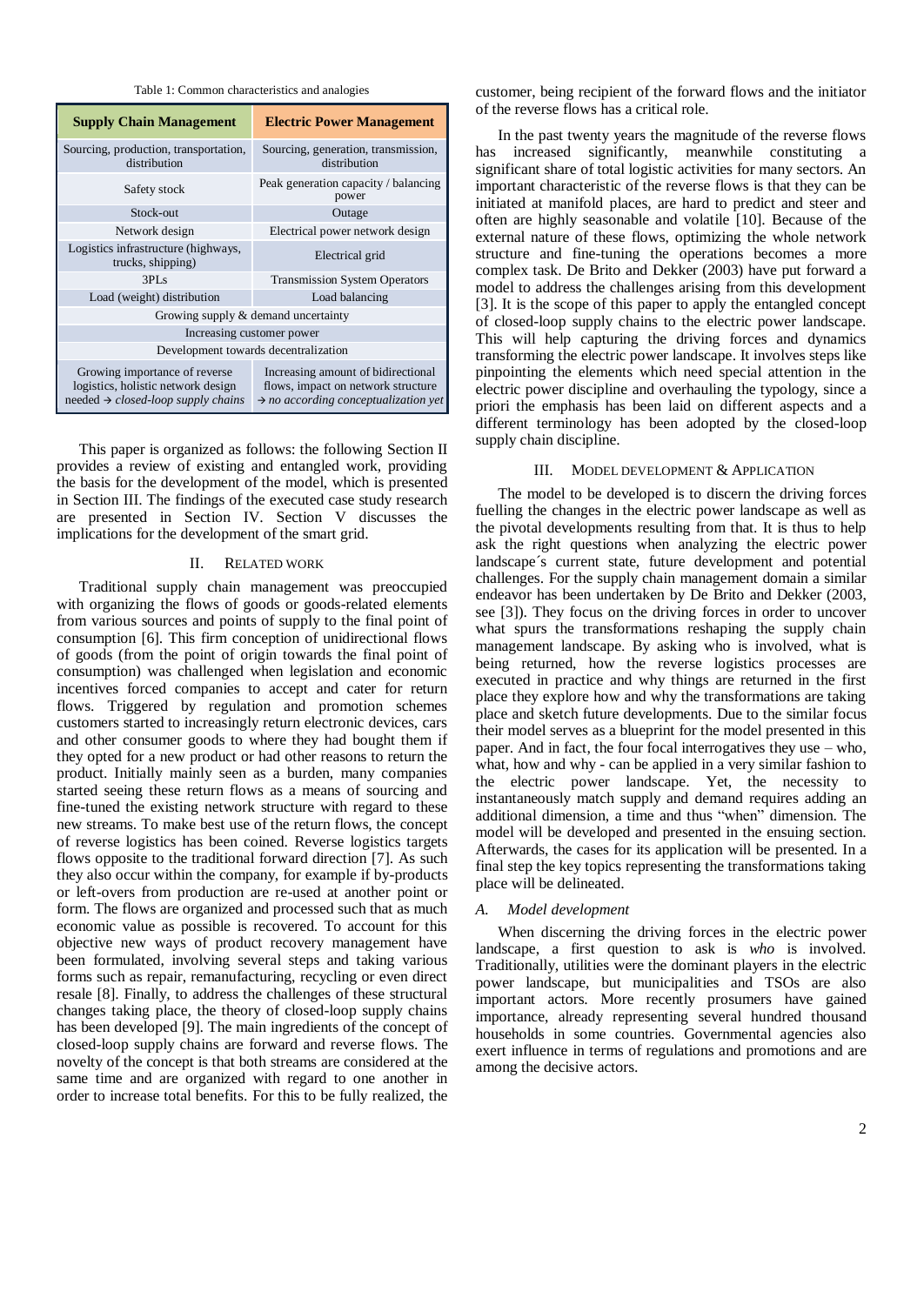*What* is fed into the grid? There are significant differences in terms of output quantity and reliability for the different generation units. Conventional power plants tend to be huge (often having a peak capacity of several hundred MW) in order to capitalize on economies of scale and their centralized position [11]. Generation units drawing on renewable energy sources like wind turbines or solar installations have varying sizes. If they are deployed by individual households, however, they are often smaller (many of them having a peak capacity of several kW only), giving rise to the notion of distributed generation [12]. Yet, since they effectively rely on hard-tosteer external parameters like wind or sunshine the fluctuation of generation is much higher than for conventional input sources like coal or gas.

*How* is the transmission & distribution process organized? In traditional electric power landscapes characterized by huge and centralized power plants the transmission lines catering to bulk transmission assume a prominent role. In a decentralized power landscape, however, where small-scale generation units are installed close to the electrical load the transmission level is increasingly circumvented and the distribution grid takes a more important role [5].

*Why* are reverse flows initiated and accepted? This question targets two distinct groups, the sender and receiver of reverse flows [3]. Reverse flows are initiated by customers who previously had only been consuming but recently started generating as well and feed surplus electricity into the grid. In traditional electric power landscapes individual households have few reasons and possibilities to generate their own electric power. In a modern and decentralized electric power landscape, however, there are several reasons for households and individuals to become prosumers [4]. Incentivized by favorable regulation and guaranteed feed-in schemes households might look for a financially rewarding investment or act out of environmental concern. In light of rising electricity prices installing a captive generation unit can also be a means to hedge against rising electricity costs and to cater for greater autarky. In many countries, the TSOs are legally obliged to remunerate the electric power generated by prosumers according to a fixed feed-in tariff scheme.

*When* is the loop closed? This question pertains to the significance of the reverse flows and has two distinct levels, an operational and a strategic one. The operational level is to capture whether operational structures or procedures need to be changed in light of the reverse flows. While the processing or

re-using of reverse flows can often be postponed on the supply chain management side, this is not possible on the electric power side. Here, instant matching of supply and demand is needed at all times. In the absence of large-scale storage capacities this means that the reverse flows require immediate reaction. The strategic level targets the strategic significance of the reverse flows and decentralization. It also captures the "time factor" at which new developments like the prosumer trend prevail and which status they currently have [13, p.11]. This is especially useful for systems under transformation, which are in the transition phase from one state to another. In traditional electric power landscapes reverse flows hardly occur and therefore there is little need to come to terms with them. However, in more modern and decentralized electric power landscapes in which many prosumers feed excess electric power into the grid it is a strategic imperative to deal with the reverse flows.

### *B. Case studies*

The general arrangement of the five dimensions that form the model is mapped in Figure 1. Since it is essential to the aim of this paper to uncover and understand the dynamics present in the electric power landscape, a case study approach has been pursued [14]. The model was used to derive the right questions when analyzing the cases. Focusing on Germany, a municipal utility, an electric installation company, a TSO and a prosumer household have been selected as cases. They cover the main actors and elements present in the electric power landscape as well as the central topics under transformation. The cases have been scrutinized using semi-structured interviews and complementary information sources such as press releases, financial reports and company websites. The interviewees were senior managers dealing with topics such as distributed generation, the flows from prosumers into the grid, the roll-out of devices entangled to the smart grid environment and the management of the grid as such.

## *C. Key topics in the changing electric power landscape*

In order to sketch what developments the electric power landscape as a whole is going to face it helps to delineate key areas representing the transformations taking place. Renewable energy sources deployed at a small scale and hence referred to as distributed generation have sparked the developments in the electric power sector, which ultimately resulted in the prosumer movement. Thus, the pivotal topics are renewable energy sources, distributed generation and prosumers. As such, these topics are targeted by the dimensions of the model and are



Figure 1: Adapted closed-loop supply chain model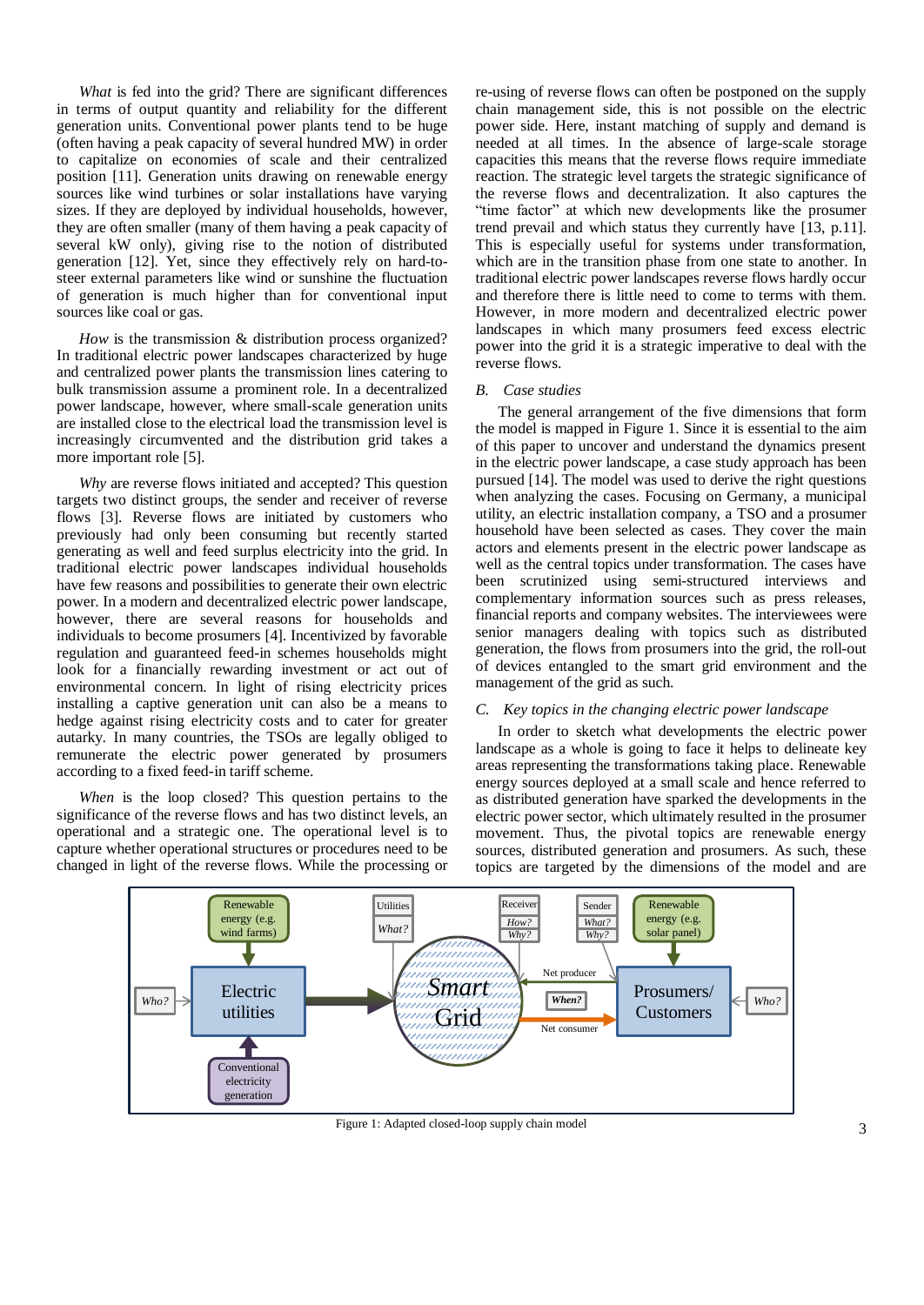embodied in it. The prosumers are listed as decisive actors. What they feed into the grid stems from renewable energy sources. Compared to what is generated by conventionally fuelled technologies the flows from prosumers have a smaller scale and come from more numerous but scattered locations. Therefore, how these flows are fed into the grid is different in that a different level of the grid is targeted, namely, the distribution grid. As a consequence of this and the nature of these flows, this phenomenon is described as distributed generation. Furthermore, why customers become prosumers in the first place is explored, and when the reverse flows occur and are of significance on a total level.

The insights gained from the cases with regard to the state, outlook and challenges of these central topics is discussed in the following. The developments in these areas in turn have profound implications for the requirements and development of the smart grid, another pivotal topic. Therefore the implications for the smart grid will be discussed after having laid out the direction in which the electric power landscape as a whole is developing.

## IV. FINDINGS

#### *A. Renewable energy sources*

On a total level, renewable energy sources are already an important pillar for the electric power generation in many countries. In Germany, they account for 20% of total input sources for the electric power generation and are second to only brown coal (24%) in this respect [15]. Thanks to the guaranteed feed-in tariffs, generation units drawing on renewable energy sources are attractive for a wide range of customers since the investment has an almost guaranteed yield. These favorable feed-in tariffs and the fact that they are guaranteed for twenty years were found to be the decisive reason for the recent rush on renewable energy sources by households or individuals. The promotion of renewable energy sources furthers the goal of implementing ambitious  $CO<sub>2</sub>$ reduction targets and reduces the dependency on finite fossil fuels. Promoting renewable energy sources has created new jobs but also requires increasing public funding since the favorable feed-in scheme needs to be financed. While the tariffs are decreasing gradually, so are the prices for the underlying technology like solar panels. Therefore, the trend towards renewable energy sources will not cease abruptly anytime soon.

While immediately reducing electricity costs or getting monthly remunerations, both households and companies can furthermore hedge against rising electricity costs. Except for acquisition costs and maintenance, installations like photovoltaic systems do not incur running expenses so that an investment will pay off even more with rising electricity prices charged by the brokers.

As reported by the TSO the rising shares of renewable energy sources in terms of total electric power generation requires operative adjustment and strategic action because the flows are extremely volatile and elude precise forecasting. Negligible flows at one day and generation close to the total load the other day are not unusual. Therefore, ample balancing power to cushion and even out the volatility is needed.

Furthermore, since flows from input sources like wind or sun cannot be steered and (at least for wind power) do not always parallel consumption the development of storage capacities remains a central task. In that sense storage capacities pose a bottleneck since in their absence a situation might be hazarded in which electric power generation from renewable energy sources might be partially limited by disconnection because it otherwise would exceed consumption and threaten the grid stability. Then, the energy produced in the cleanest fashion would directly be wasted.

### *B. Distributed generation*

Distributed generation implies a shift in terms of generation unit size, their input, location and also ownership [5]. Instead of large and centralized conventional power plants owned by few dominant utilities, more dispersed small-scale generation units powered by renewable energy sources and owned by individuals or small collectives come into play. This shift is already taking place. While the dominant utilities have missed out on jumping on the bandwagon of renewable energy sources and decentralization, many households, supported by the favorable feed-in tariffs have. In Germany, the majority of the installed generation capacity drawing on renewable energy sources is owned by households and farmers [13]. Almost half of these installations have a peak capacity of less than 100kW [16]. Aggregating these small-scale flows and conceiving them as virtual power plants can help better handle the decentralized generation landscape in a portfolio management fashion [17].

Rural areas are predestined for the deployment of smallscale renewable energy sources because space is abundant and relatively cheap. Furthermore, in rural areas more households tend to own the house they live in, which can be a requirement for installing photovoltaic systems and the like. As a result, some rural areas are already net surplus areas during sunny weekend days. With unabated addition of installations this trend will continue. It becomes especially important, then, to link these net surplus areas to net consumption areas. Otherwise installations might have to be switched off remotely in case of insufficient load. A trend that has prevailed among the cases is the attempt to better link the rural hinterland to cities. Naturally, because of expensive and scarce land as well as higher population density and therefore higher energy consumption, cities cannot easily switch to small-scale renewable energy sources. But they can be supplied by electric power directly or the necessary input sources from the rural hinterland. For example, the electric installation company has recently installed what it calls a "countryside supplying the city" solution. It has built a seven kilometer long pipeline in which farmers in the rural area feed in biogas, which then fires cogeneration units in the city. With more offshore wind parks being completed soon and therewith the spatial separation between generation and consumption increasing it becomes increasingly pressing to better link net production and net consumption areas.

## *C. Prosumers*

The appearance and rise of the prosumers embodies the transformations on both the generation as well as consumption side. In the recent past, the first wave of prosumers entering the scene was kicked-off when biomass power stations started to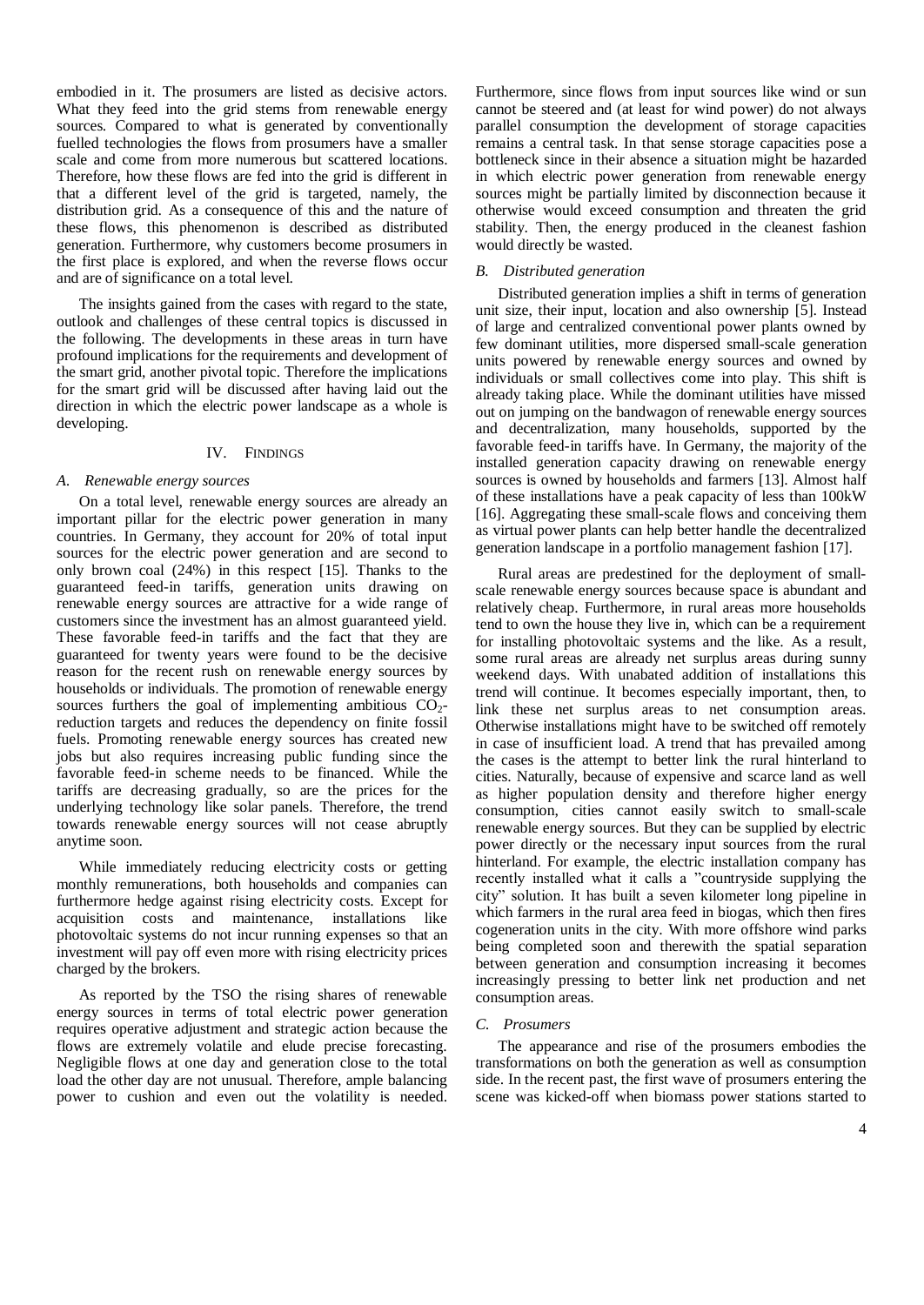find widespread adoption amongst farmers during the early nineties. Around ten years later a second wave followed when an increasing amount of individuals started investing in photovoltaic systems and erected them on their premises. The development was fuelled by the favorable regulation and maturing technology, also finding expression in dwindling prices for solar panels [18]. Meanwhile, a couple of hundred thousand households have been transformed from mere consumers to prosumers alone in Germany [16].

As the feed-in tariffs are sinking and newer installations are remunerated below the gross electricity price, covering own consumption becomes a new motive for households to erect installations. On that note, prosumers also actively adapt their consumption pattern as a result of the investment made. The prosumers scrutinized deliberately opted for a heating system that essentially consumes electric power instead of oil or gas because their electricity supply is safe and cheap for decades to come. This adaption can be seen as an attempt to capitalize on the advantages of the investment made [19].

Yet, because of the size of the prosumer movement, new societal challenges arise. Since the guaranteed remuneration is above the wholesale price for electric power to be paid at the electricity stock exchange, the question arises of who is going to pay for the difference. Currently, the situation in Germany is such that a partition is paid by all customers of electric power. But as a result, every new prosumer will result in higher electricity prices for the majority of the society. One way of circumventing this predicament of ecology and economics would be a state in which the costs for generating electric power from renewable energy sources are below the market price for electric power, thus, a state of grid parity. Then, investments into renewable energy sources would not necessitate societal support. Further curtailing the feed-in tariffs would abate the rush on renewable energy sources for a short term, as this has been found to be the prime reason for investing in the first place. The importance of dealing with this question, however, underlines how important the prosumer movement and dealing with the resulting challenges has become.

## V. IMPLICATIONS FOR THE SMART GRID

The grid and network structure have been erected over several decades, but the transformations taking place in the electric power landscape are about to challenge this structure in mere years. This is highlighted in Figure 2.

In the traditional grid structure power is envisaged to only flow unidirectional from higher to lower voltage levels [12]. However, with increasing distributed generation and local net surplus areas the necessity for bidirectional flows across different voltage levels increases. Therefore, new substations will have to be built in net surplus areas in order to direct the excess reverse flows fed into the low voltage grid into net consumption areas via the medium or high voltage grid. The municipal utility interviewed has emphasized that if no grid fortifications are made or new substations built it cannot guarantee to readily connect further addition of installations without hazarding grid stability.

This context highlights two important matters. Firstly, the smart grid will have to increasingly cater for decentralization, smaller but more volatile and bidirectional flows with the grid development being increasingly sensitive to local circumstances. Thus, the current focus on erecting new lines for bulk transmission across long distances will have to be complemented by grid fortifications on the low and medium voltage level. This is underlined by a second and broader implication: One-sided promotion of single elements is not apt in an electric power landscape where the fine-tuned interplay of distinct elements is paramount to guarantee power stability and reliability. By means of furthering renewable energy sources the prosumers are becoming a system-relevant actor in the power landscape, and so are the flows they feed into the grid. Yet, the grid development is not keeping pace with that development. The current grid structure cannot cushion the volatile and hard-to-predict and steer nature of these flows. Regulations have shown to be decisive; promoting prosumers without fortifying the grid is like incentivizing road traffic without fortifying the roads on the supply chain management side. In fact, by promoting renewable energy sources without adjusting the grid, the grid has become a bottleneck for the trend towards renewable energy sources.

|                                  | <b>State</b>                                                                                                 | <b>Outlook</b>                                                                                               | <b>Challenge</b>                                                                                 |
|----------------------------------|--------------------------------------------------------------------------------------------------------------|--------------------------------------------------------------------------------------------------------------|--------------------------------------------------------------------------------------------------|
| Renewable<br>energy<br>sources   | Aggregated already second<br>highest input share in gross<br>electricity generation                          | Trend will continue, grid<br>parity is in sight, regulation<br>is key driver                                 | Provision of ample balancing<br>power, development of<br>storage capacity                        |
| <b>Distributed</b><br>generation | Transforming the generation<br>landscape in rural areas, less<br>impact on urban structures                  | Trend will continue.<br>covering own consumption<br>becomes new driver                                       | Creation of better links<br>between net generation and<br>net consumption areas                  |
| <b>Prosumers</b>                 | Already high number of<br>prosumers, starting to exert<br>market power                                       | Trend will continue,<br>prosumers will become a<br>decisive player                                           | Securement of long-term<br>disposition and better<br>partition of societal costs                 |
| Grid $/$<br>Smart grid           | Except for single elements<br>no proper roll-out yet, not<br>keeping pace with<br>development in other areas | Pressure on grid will<br>increase, power quality and<br>stability threatened if the<br>grid is not fortified | Getting promotion and<br>funds, grid fortifications on<br>distribution and transmission<br>level |

Figure 2: Findings and implications for the grid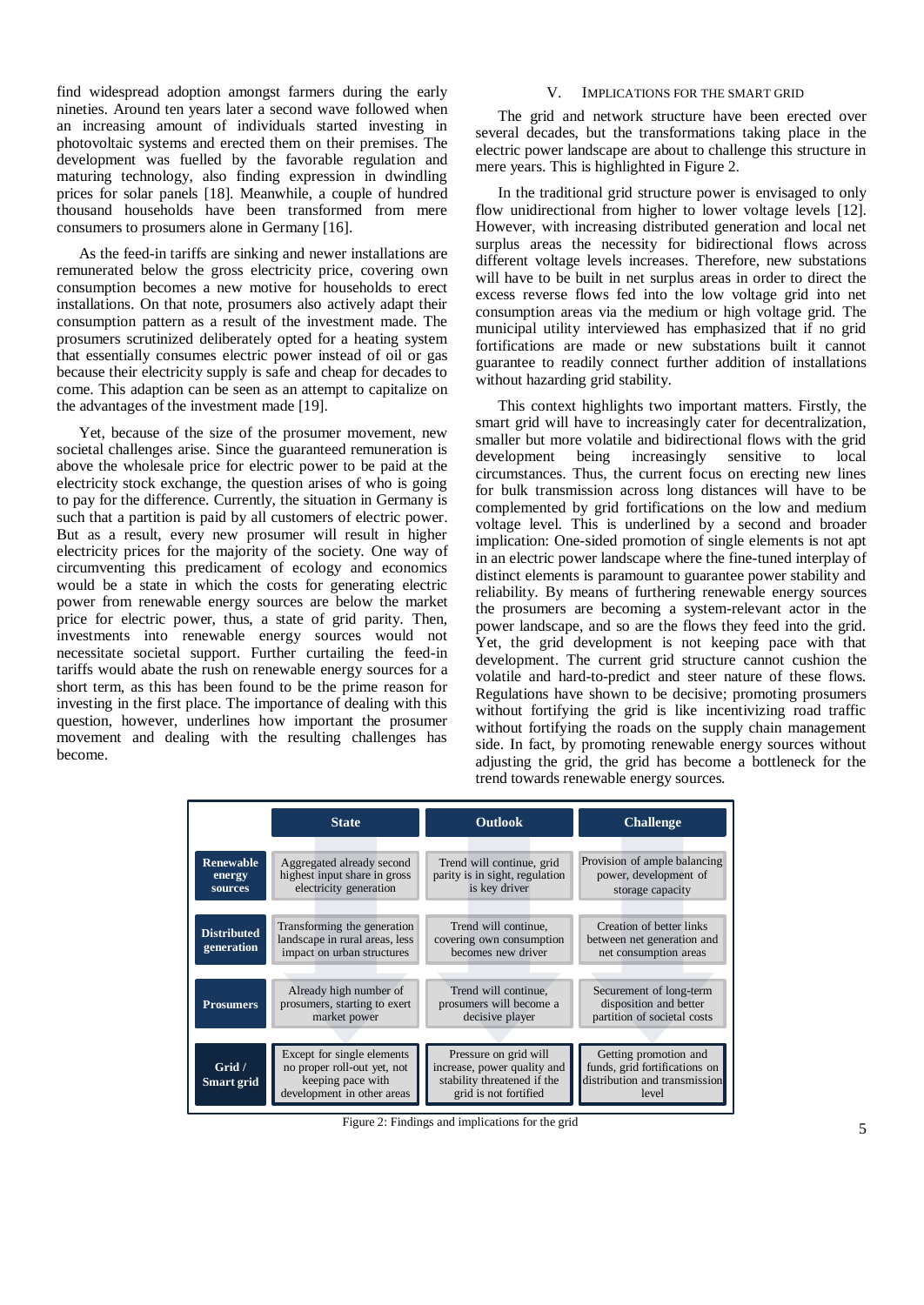In order to cushion the volatility, both the generation and consumption sides can be targeted. On the generation side, ample balancing power is to be held available at all times. This, in turn, highlights the need for the development of large-scale energy storage capacities. In the absence of these capacities the ability to remotely disconnect generation units becomes a more prominent feature. Currently, all installations having a peak capacity of more than 30kW are to have a remote disconnection switch in Germany. The TSO has highlighted the importance of being able to remotely disconnect installations in order to prevent a grid breakdown if electric power generation surges while demand plummets. With the widespread adoption of these remote switches, single elements of the smart grid have already been rolled out.

The measures possible to tackle the volatility on the consumption side, however, have not been harnessed yet. It has been highlighted throughout the cases that the imminent and significant costs for smart meters are pitted against vague and only long-term benefits and that the brokers were deemed unable to offer the complementary tariffs and dynamic pricing. Yet, the possible overall benefits arising from load shifting simply do not translate into perceptible individual advantages for the customers [20]. Therefore, devices entangled to the smart grid such as smart meters or demand response switches have not found widespread adoption in Germany thus far and require further promotion. If the smart grid is to allow shifting and aligning demand according to generation, a better incentive scheme needs to be created. On the one hand, prosumers could be incentivized to increasingly feed electric power into the grid during total peak demand times and to divert own consumption to off-peak hours by offering premiums. This could help meeting peak demand with renewable instead of conventional energy sources and reduce costly excess and standby capacity. On the other hand prosumers could be incentivized to shift their consumption to when their captive generation unit produces most electric power, e.g. during sunshine hours [13]. This form of load management could help flattening out the spikes of the reverse flows and therefore reduce the volatility.

The problem here is not that the mechanisms of demand response are not mature yet, but that they are not duly promoted. The cases have shown that the prosumers are largely unaware of the existing options or deem the investments into the entangled devices as not having a secure pay off. Furthermore, the brokers were attested as unready to offer the corresponding tariffs. However, if the brokers are not in the position to embark on demand response, a pivotal element of the smart grid comes to nothing and the designated benefits are in vain [21]. Demand response requires more promotion.

### VI. CONCLUDING REMARKS & FUTURE WORK

Renewable energy sources, distributed generation and prosumers are already shaping the electric power landscape and are still on the rise. The grid development, however, does not keep pace with this development. This thwarts the entire process as well as power quality and reliability. For the policy makers, this means that the current one-sided promotion of renewable energy sources must be overhauled such that the promotion of renewable energy sources goes hand in hand with developing the grid. In light of the technical maturity and sinking costs of the underlying technology many renewable energy sources like photovoltaic systems will reach grid parity with wholesale market prices soon [22]. This can be seen as a signal to end societal subsidies and divert the funds to the grid and network structure development instead, since the grid itself has become the bottleneck for adding new installations drawing on renewable energy sources.

For the requirements of the smart grid this means that decentralization, small scale generation and volatile bidirectional flows will have to be catered for. In order to better handle these flows demand response mechanisms ought to be further promoted and rolled-out. On a more structural level, better linkage of net consumption and net production areas, as well as the development of grid energy storage capacities, remain top priorities.

Expanding the concept of closed-loop supply chains and fitting it to the electric power landscape has helped gain a fresh grip on the electric power sector. The model's dimensions have proved especially helpful in discerning the driving forces that spur the transformation from a traditional to a modern, decentralized electric power landscape. This is summarized in Table 2. The great similarities between supply chain and electric power management go so far as employees of the TSO describing their job with the words of supply chain management, stating that they can be seen as a freight forwarder, a shipping company. In light of the exposed similarities, this paper is to eventually pave the way for crossindustry knowledge exchange from which both industries could benefit.

Table 2: Traditional vs. decentralized electric power landscapes

| <b>Dimension</b>      | <b>Traditional</b>                                                   | <b>Decentralized</b>                                                            |
|-----------------------|----------------------------------------------------------------------|---------------------------------------------------------------------------------|
| Who                   | Utilities are dominant players                                       | More players and power shift                                                    |
| What                  | Generation units have high<br>capacities and are very reliable       | More volatile generation from<br>small-scale generation units                   |
| How                   | Unidirectional flows, focus on<br>high voltage grid                  | Multidirectional flows,<br>distribution grid more<br>important                  |
| Why<br>(Sender)       | Generation is confined to<br>classical utilities                     | Regulation initiates and<br>supports prosumers                                  |
| Why<br>(Receiver)     | No reverse flows envisioned                                          | <b>Regulation</b> assigns<br>responsibilities to accept and<br>market the flows |
| When<br>(operational) | Multidirectional flows hardly<br>occur and are negligible            | The multidirectional flows<br>require new operational<br>structures and methods |
| When<br>(strategic)   | No need to address<br>multidirectional flows on a<br>strategic level | The multidirectional flows are<br>significant and require<br>strategic action   |

Future research is to clarify where exactly the knowledge transfer can take place. Additionally, further clarification is needed on how the regulations can be best fine-tuned in order to allow for a smooth transition phase from the traditional to the modern and decentralized electric power landscape. A possibility to test and evaluate this transition is within the